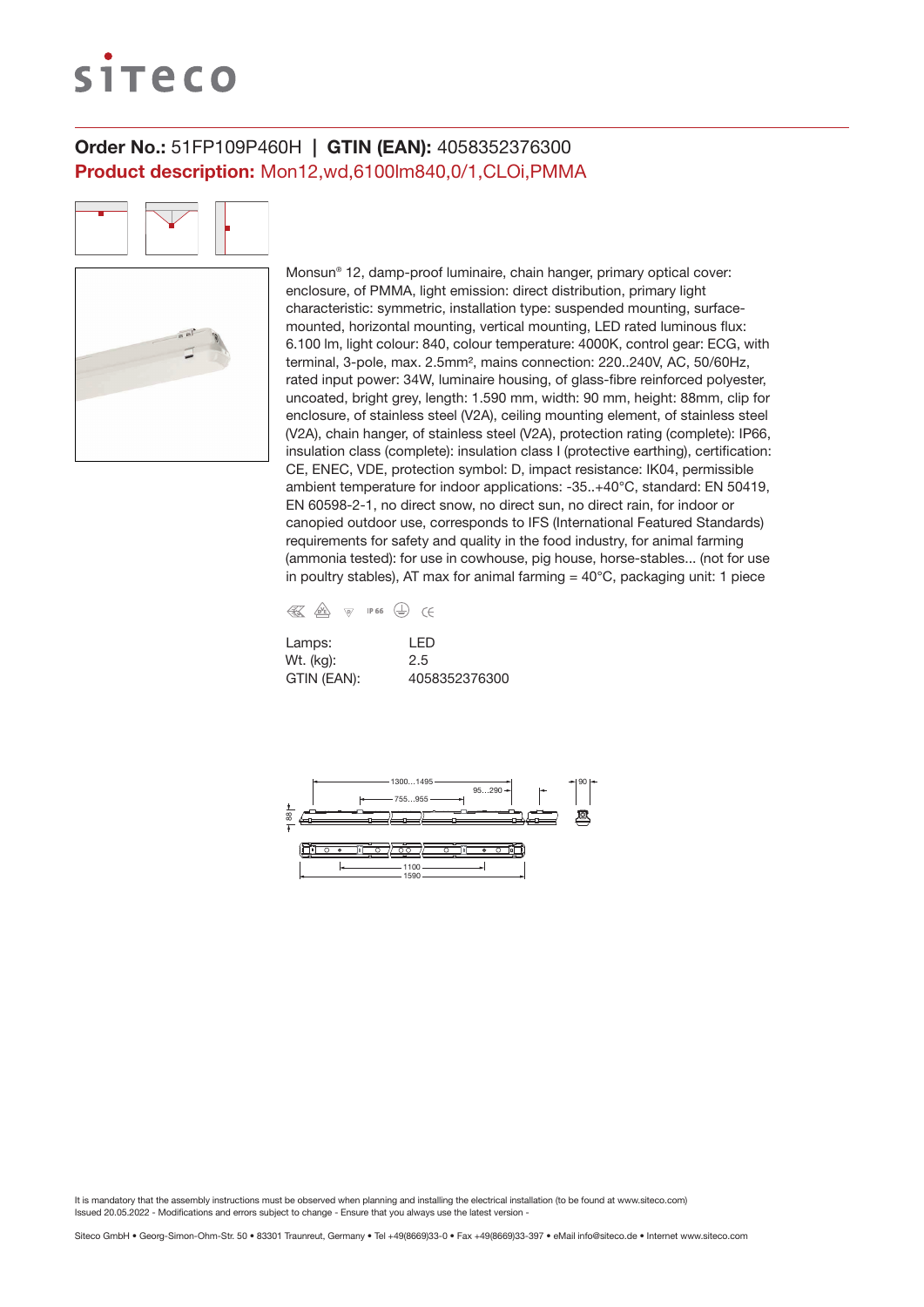# **siteco**

## Order No.: 51FP109P460H | GTIN (EAN): 4058352376300 Detailed technical description: Mon12,wd,6100lm840,0/1,CLOi,PMMA



#### Key data

- Product type: damp-proof luminaire
- Product name: Monsun® 12
- Order No.: 51FP109P460H

### Lighting technology | Lamps | Control gear

### Component 1

### Lighting technology:

- Cover: enclosure
- Beam angle: wide distribution
- Symmetry: symmetric distribution
- Light emission: direct distribution

#### Lamps:

- Lamps: with LED
- Rated luminous flux: 6100lm
- Luminous efficacy: 179lm/W
- Colour temperature: 4000K
- Colour rendering index: CRI > 80
- Light colour: 840
- SDCM (Standard Deviation of Colour Matching): MacAdam ≤ 3 SDCM (initial)
- Rated input power: 34W
- Supplement: halogen-free wiring, without flicker

#### Operating device:

- Control gear: ECG
- Control: 0/1, CLOi

#### Certificates, Standards

- Protection rating: IP66
- Insulation class: insulation class I (protective earthing)
- Impact resistance: IK04
- Protection symbol: D
- Temperature range (operation): 35..+40°C
- Supplement: corresponds to IFS (International Featured Standards) requirements for safety and quality in the food industry, for indoor or canopied outdoor use, no direct snow, no direct sun, no direct rain, for animal farming (ammonia tested): for use in cowhouse, pig house, horse-stables... (not for use in poultry stables), AT max for animal farming  $= 40^{\circ}$ C
- Standard: EN 50419, EN 60598-2-1
- Certification, designation: CE, ENEC, VDE

#### Material, Colour

- luminaire housing: glass-fibre reinforced polyester, uncoated, bright grey, incl. chain hanger
- Colour specification: bright grey
- clip for enclosure: stainless steel (V2A)
- Quantity: 10 piece
- ceiling mounting element: stainless steel (V2A), ceiling mounting included
- Quantity: 2 piece
- chain hanger: stainless steel (V2A)
- Quantity: 2 piece
- Cover: enclosure of PMMA

#### **Mounting**

- Mounting method, mounting location: suspended mounting, surfacemounted, horizontal mounting, vertical mounting, to the ceiling, to the wall, to the Licross® mounting rail
- Arrangement: single/continuous arrangement
- Supplement: luminaire includes fixing accessories for ceiling surface mounting; for other types of installation: please order mounting accessories separately

#### Electrical connection

- Connection: terminal, 3-pole, max. 2.5mm²
- Nominal voltage: 220..240V, 50/60Hz, AC

#### Dimensions, Weight

- Length: 1590mm
- Width: 90mm
- Height: 88mm
- Weight: 2.5kg

#### Service life

— Rated service life: 50000h (L90/B50) at  $AT = 25^{\circ}$ C, 70000h (L80/B50) at AT = 35°C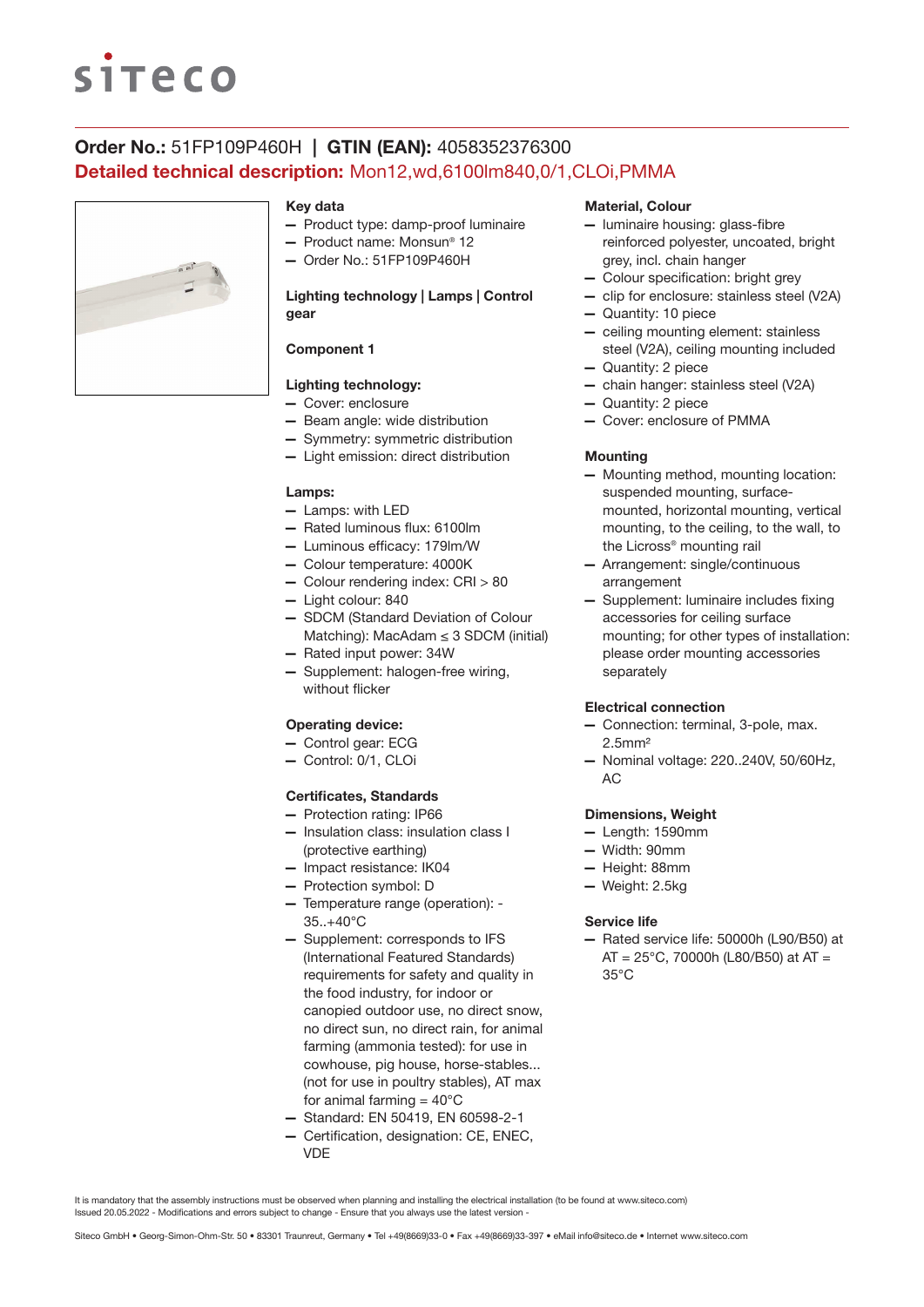

## Order No.: 51FP109P460H | GTIN (EAN): 4058352376300 Dimensions: Mon12,wd,6100lm840,0/1,CLOi,PMMA